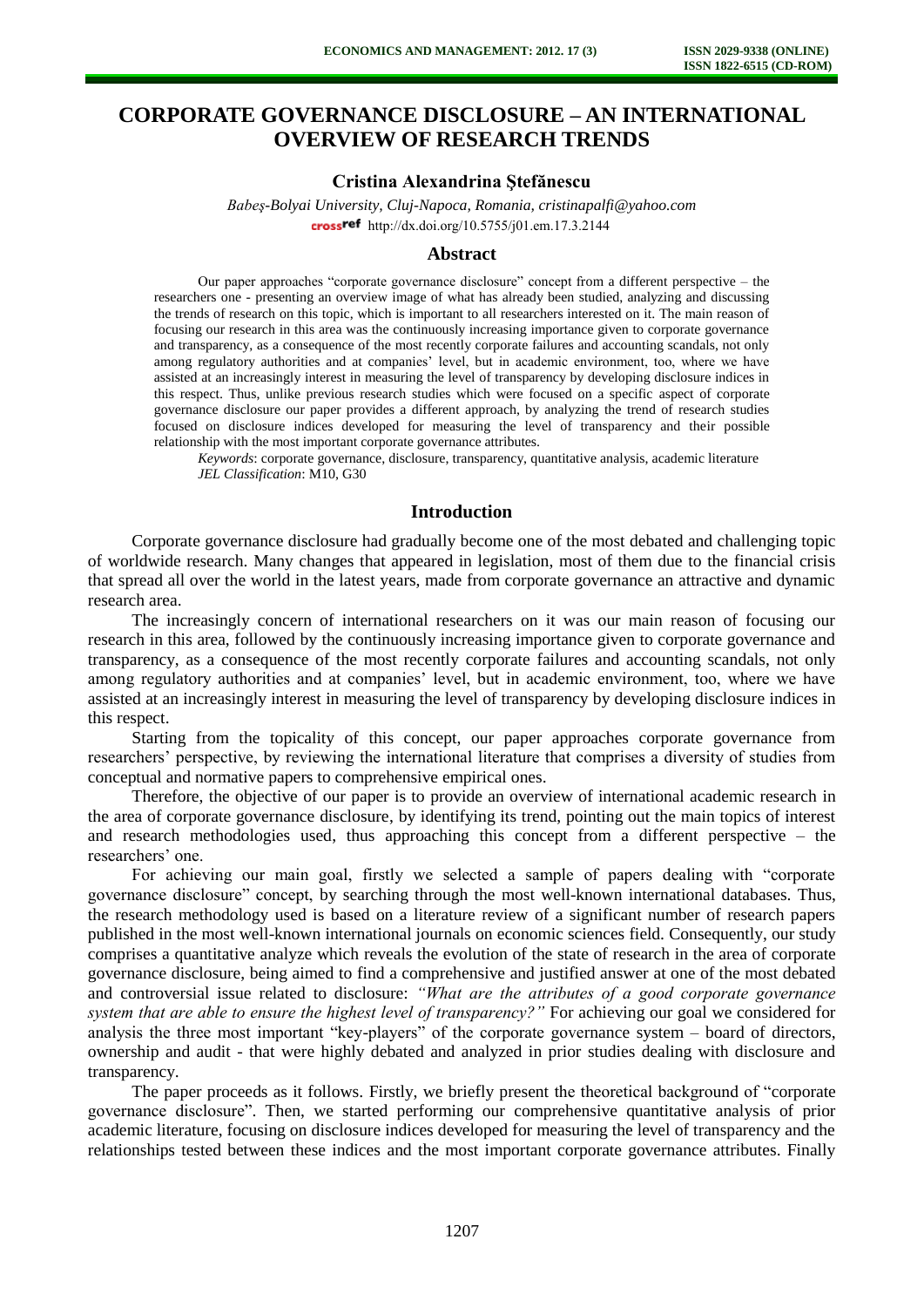our paper ends by discussing the implications of our research findings and presenting the limitations of our study.

# **Corporate governance disclosure – theoretical background**

"Corporate governance disclosure" concept derives from the most well-known agency theory that explains the differences in behavior or decisions between the two parties - "the principal" that delegates work to "the agent"- by noting that the two parties often have different goals and, independent of their respective goals, may have different attitudes toward risk, all of these leading to the agency problem.

In order to control the agency problem and to ensure that managers act in the interests of shareholders two corporate governance tools can be used. The first one is to monitor agents' behavior in order to make sure that they are acting in the interest of shareholders, which is generally perceived as a way of reassuring investors that a company's board and management have in place appropriate strategies, structures and controls that enable them protecting from conflicts of interest and maximizing their value (Kiel and Nicholson, 2003). The other one consists of voluntary disclosure for providing the more comprehensive image of the company's overall activity, which may serve as a complement of a firms' governance mechanism (of monitoring activity) in reducing information asymmetry, especially in a countries where legal protection of investors is high, thus being more likely to be credible (Cormier, et al., 2010). It is mainly because information asymmetry might lead to "moral dilemmas" among principals due to the impossibility of accurately evaluate and determine the value of decisions taken by the agent, who is in an advantage position of direct access to the information, having thus the possibility to take decisions in his personal goals. Prior studies also stated that mandatory disclosure rules ensure equal access to basic information (Lev, 1992) and help firms to communicate with their investors, but they do not fully solve the challenges posed by information asymmetry (Healy and Palepu, 1995), thus additional voluntary disclosure being recommended.

Basing on this background, "corporate governance disclosure" and especially "voluntary disclosure" stood as a topic of interest in various studies. Thus, very often debated was the relationship between monitoring and disclosure, two different opinions being identified in this respect, stating that there might be either a complementary relationship (Leftwich et al. 1981; Welker, 1995) or a substitutive one (Rediker and Seth, 1995; Cheng and Courtenay, 2006). In case of a complementary relationship, enhancing monitoring in order to reduce opportunistic behavior and information asymmetry is expected to lead to a greater extent of disclosures, because in an intensive-monitoring environment managers have no interest to withhold information for their own benefits. Opposite are the expectations of an intensive-monitoring environment in case of the substitutive relationship, where it is appreciated that an additional governance device, such as disclosure, is useless if information asymmetry could be reduced through internal monitoring.

Another topic of interest that was widely encountered in academic research refers to the two categories of agency costs related to the control mechanism of reducing agency conflicts adopted, namely: the costs related to monitoring activity - monitoring costs, bonding costs and residual loss (Jensen and Meckling, 1976) and the costs related to voluntary disclosure - proprietary costs (Verrecchia, 1983; Wagenhofer, 1990; Darrough and Stoughton, 1990) and litigation costs (Skinner, 1994; Miller and Piotroski, 2000). Considering all these agency costs, the decision to disclose additional information is typically modeled in terms of a cost– benefit framework. Consequently, firms will voluntarily disclose information when the benefits of disclosure outweigh the associated costs (Verrecchia, 1983).

According to prior studies, not only agency costs are affecting managers' decisions to voluntarily disclose information, a very comprehensive review of other factors debated along time being provided by Healy and Palepu (2001), who actually emphasizes the main forces that give rise to demand for voluntary disclosure in a modern capital-market economy and the institutions that increase the credibility of disclosures. Thus, there have been formulated various hypothesis testing various factors affecting managers' decisions to voluntarily disclose information for capital market reasons, namely: the capital market transactions, the corporate control contest, the stock compensation, the management talent signaling and, the litigation and proprietary cost hypotheses.

Besides the above mentioned factors tested for identifying possible influences over voluntary disclosure decisions, their major economic consequences, namely embodied in capital market effects have been often discussed along time, thus being another important topic of research on corporate governance disclosure literature. Thus, prior studies argument for voluntary disclosure's effects on improving stock liquidity, reducing the cost of capital and increasing information intermediation, a good-structured synthesis of this being presented in a review of the empirical disclosure literature (Healy and Palepu, 2001).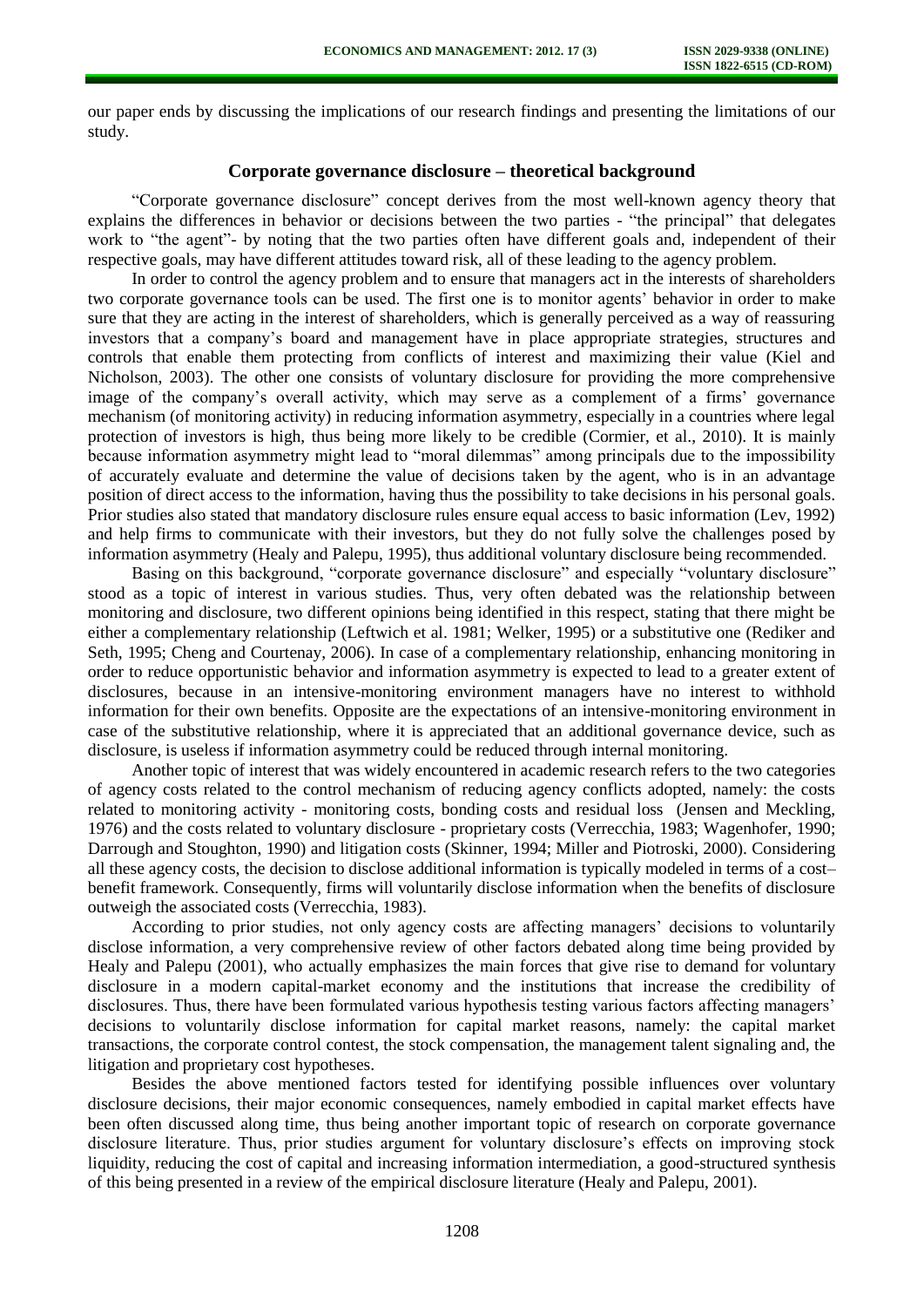In conclusion, voluntary disclosure decision proved to be a highly sensitive one, which should weight carefully the benefits it could bring compared with the drawbacks of being less transparent. This balancing of advantages and disadvantages of voluntary disclosure lead to a researchers' increasingly interest in appreciating how more or less transparent a company is. Even if measuring disclosure level of corporate governance often raised difficulties among researchers, a wide range of prior studies have been conducted aiming to measure corporate governance disclosure, being focused either on disclosure quality or, more often on disclosure quantity, thus developing an index in this respect.

*"How evolve corporate governance disclosure literature in the latest decades and "What relationships between these and the most important corporate governance attributes have been tested?"* are our main research question that we are trying to answer in the most comprehensive manner through a complex quantitative analysis of prior academic literature on corporate governance disclosure.

## **Corporate governance disclosure – trends of research in academic literature**

Our paper is aimed to find a comprehensive and justified answer, based on prior empirical findings, at one of the most debated and controversial issue related to disclosure: *"What are the attributes of a good corporate governance system that are able to ensure the highest level of transparency?"*.

The assumptions made in prior literature regarding possible associations between corporate governance and the level of information disclosed were mainly based on the *agency theory*, which is stating that due to separation between "property" and "control", as well as to the different goals, attitudes toward risk and behaviors, there are arising many conflicts of interests between the two parties – owner (principal) and manager (agent), that might be kept under control by either by a *proper monitoring* or by a *comprehensive disclosure* of the company's overall activity.

By performing a quantitative analysis of the prior research related to "corporate governance disclosure", we are approaching this concept from a different perspective – the researchers' one, thus pointing out besides the main topics of interest, its trend and the research methodologies used, adding value to international literature, too.

To this end, firstly we select a sample of papers by searching in the most well-known international databases (including Business Source Complete, Cambridge Journals Online, Osco Host EJS, Emerald, Informaworld, IngentaConnect, ISI Web of Knowledge, ISI Web of Science, Jstor, Proquest, ScienceDirect, Springer, Wiley Online Library) for papers that report findings on measuring corporate governance disclosure by developing an index in this respect. Our search was based on different combinations of the words "disclosure", "corporate governance" and "transparency" on papers' title, abstract and keywords. The searches yielded a total of 148 papers focused on corporate governance disclosure and transparency. From the total number of papers identified, we retained for our quantitative analysis just 55 papers, which developed a disclosure index and analyzed it closely related to corporate governance determinants and organizations' characteristics.

For achieving our main goal, we divided our analysis into three parts, according to the three most important "key-players" of the corporate governance system considered (board of directors, ownership and audit), which made the specific objectives (SO) of our study:

*SO1 - The analysis of academic literature from board of directors features perspective* 

*SO2 - The analysis of academic literature from ownership features perspective* 

*SO3 - The analysis of academic literature from audit features perspective* 

After selecting the sample of journals and variables needed, we can start performing our quantitative analysis of the prior research related to "corporate governance disclosure", by trying to achieve one after another all the specific objectives proposed:

## *a) SO1 - The analysis of academic literature from board of directors features perspective*

*Board of directors* has always played an important role in the corporate governance structure, mainly due to its major responsibility of enhancing the overall value of a company while serving the needs of all stakeholders. Protecting stakeholders' interests that might be endangered sometimes due to the separation between ownership and control of a company needs the adoption by the board of a proper monitoring and control system. In order to fulfill its responsibilities of being legally bound to represent the interests of the stockholders, to effectively control and allocate the firm's resources and to guarantee that the relevant interests of the stockholders are protected, board of directors must have certain *features* specific for a *good*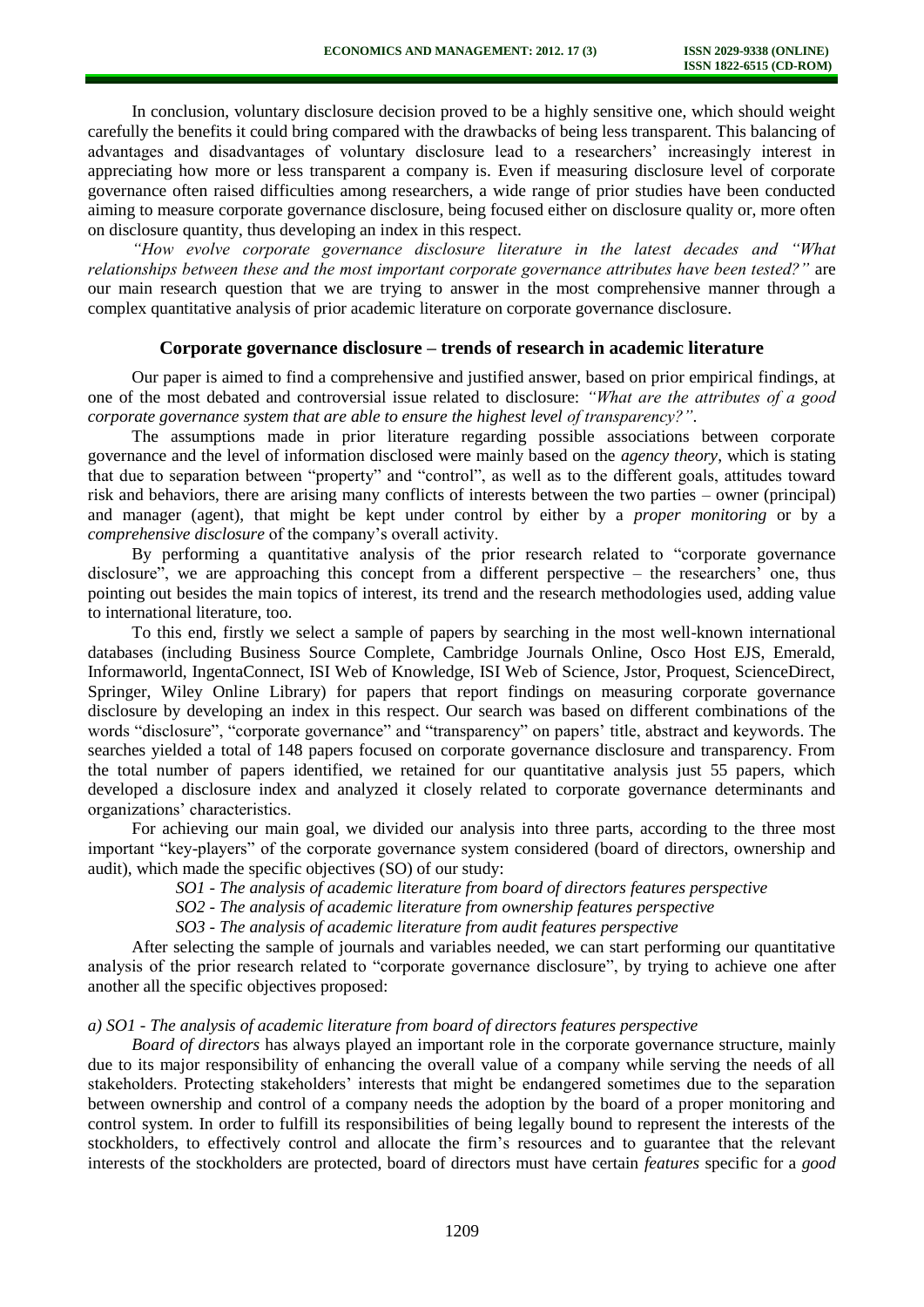*corporate governance structure*, such as *independence, autonomy, capability, control power, dominance or incentive*.

Prior literature focused on corporate governance disclosure aimed to identify possible associations between various features of the board and the level of transparency ensured by companies through their annual reports. Our study provides an overall image of the correlations identified by such research studies.



**Figure 1.** Literature analysis considering board of directors' features

The most analyzed feature of the board used for explaining the level of disclosure was its *independence*, assessed through the proportion of outside (non-executive) directors on the board. Our quantitative analysis reveals that most empirical researches found a *positive* association between board independence and the level of disclosure. These results are consistent with the agency theory premise, a large number of non-executive directors on the board leading to fulfill better their role in monitoring and controlling the actions of the executive directors, as well as providing a window to the outside world.

Another feature of the board that, generally, proved to be *positively* correlated with disclosure is its *size*, thus five studies reaching to significant results in this respect, while three studies proved otherwise and four papers did not find any association. We appreciate our findings not so eloquent because of the differences in measuring this variable, as long as there is not stated a certain number by any corporate governance code. Hence, there are only recommendations in this respect and various opinions, such as a small board made of seven or eight members that can help improve performance (Jensen, 1993; Lipton and Lorsch, 1992), companies having therefore the possibility to decide on their own upon it.

Even though it has rarely been considered for analysis, board's *capability,* assessed through the professional expertise of its members, had a clear *positive* influence over disclosure, too. The same impact can be observed when analyzing board's *committee* - nomination and remuneration committee – both of them contributing to a sound governance through their beneficial role in ensuring board effectiveness as a monitoring device by nominating the most suitable candidates in this respect, and motivating them to act so that all interest in company to get aligned.

This letter aspect is one of the most controversial, which is why our analysis is not able to provide meaningful results. Thus, *incentives* of board members are appreciated in the light of the agency theory as a good way of increasing their efforts and devotion in supervising the company, but at the same time they also might be a reason for conspiracy with company management for their own benefits. These opposite opinions justify the *lack of* a clear *association* between remuneration and disclosure level.

Another controversial feature of the board is *the dominant leader*, also found in literature as "role duality" or "dominant personality", which actually refers to the situation when the same person serves as both chairman of the board and chief executive officer. According to our analysis of prior literature, this feature was often considered for testing the association with the level of information disclosed by companies, but unfortunately their results have not been able to lead to a unique sense of influence. Thus, even if the number of papers that succeeded to prove a negative relationship between CEO duality and disclosure is almost equal to the one of those studies that could not establish any link.

Our results are consistent with the arguments provided by corporate governance theories in avoiding / accepting the role duality on the board. While in the light of the agency theory the separation of duties is perceived as beneficial at least because it ensures independence between the board of directors and corporate management, avoids the entrenchment of the CEO, increases the board monitoring effectiveness and the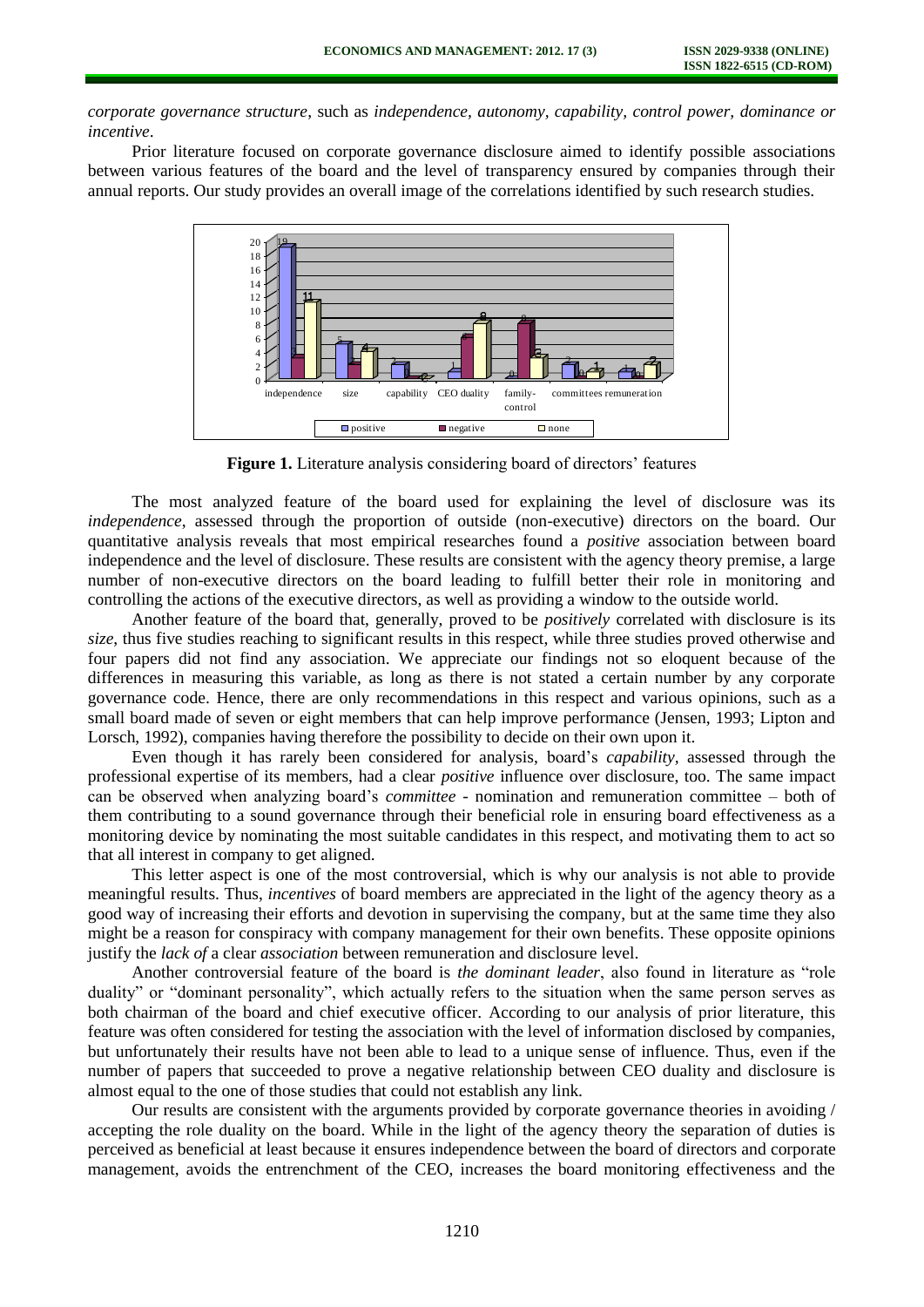chairman's power to advise the CEO, the stewardship theory considers that role duality basically enhances the effectiveness of boards.

A *negative* association was often found between board's *control power* and the level of transparency. Analyzed in prior literature as "family control boards", this feature is usually characteristic to "closely held" or "owner-managed" companies, which proved to be less interested in disclosing information, due to a lower degree of conflict of interests and the direct access to the company's financial and non-financial information.

# *b) SO2 - The analysis of academic literature from ownership features perspective*

Ownership is another important key-player of a good corporate governance system, whose features might influence the level of transparency, too. Its importance derives as well form the agency theory, because shareholders' interests may be protected differently depending on ownership structure and its ability to influence the management.

Prior literature often analyzed its *structure, concentration and composition*, assessed by means of foreign nature, trying to identify possible associations between these features and the level of information disclosed by companies through their annual reports. Our study provides an overall image of the correlations identified by such research studies.



**Figure 2.** Literature analysis considering ownership's features

The highest debated topic of research was the relationship between *ownership concentration or dispersion* and the level of disclosure, but unfortunately empirical findings have not been able to explain a significant correlation. Thus, while half of studies reached to the conclusion that ownership dispersion is positively associated with disclosure the other half of the studies did not find any association. It can be explained by the fact that disclosure actually has the same importance in both cases – concentration or dispersion – but at different levels. Thus, while disclosure acts in case of a dispersed ownership as a measure of protecting shareholders by ensuring that managers are acting in their best interests, in case of a concentrated ownership its role is changing, thus becoming an "annihilator" of the conflict of interests aroused between insiders (controlling shareholders and managers) and outsiders (minority shareholders and other investors).

The *foreign nature* of the ownership proved to have a definitely *positive* influence over the level of disclosure, as almost all research studies considered in our analysis reveal. It can be explained, by the information asymmetry, based on the fact that foreign shareholders are usually in a disadvantage position compared to domestic ones as regards information, mainly because of distance and language barriers, which leads to an increasing need of disclosure for reducing the agency conflicts aroused between foreign and domestic investors.

Ownership *structure* was assessed in prior studies by considering various types of shareholders, such as other institutions, the government or the manager itself and the research findings were different for each type of structure considered. Thus, managerial ownership - shareholders being in managerial executive positions, proved to be negatively correlated with disclosure, due to an increased need for monitoring, while institutional ownership might have a positive influence on it, due to their highly effective role on monitoring.

#### *c) SO3 - The analysis of academic literature from audit features perspective*

Audit is considered as an important "link" in corporate governance mechanism, due to their power of detecting management "wrongdoings" and reporting inappropriate behavior to internal and external [business](http://www.ehow.com/business/)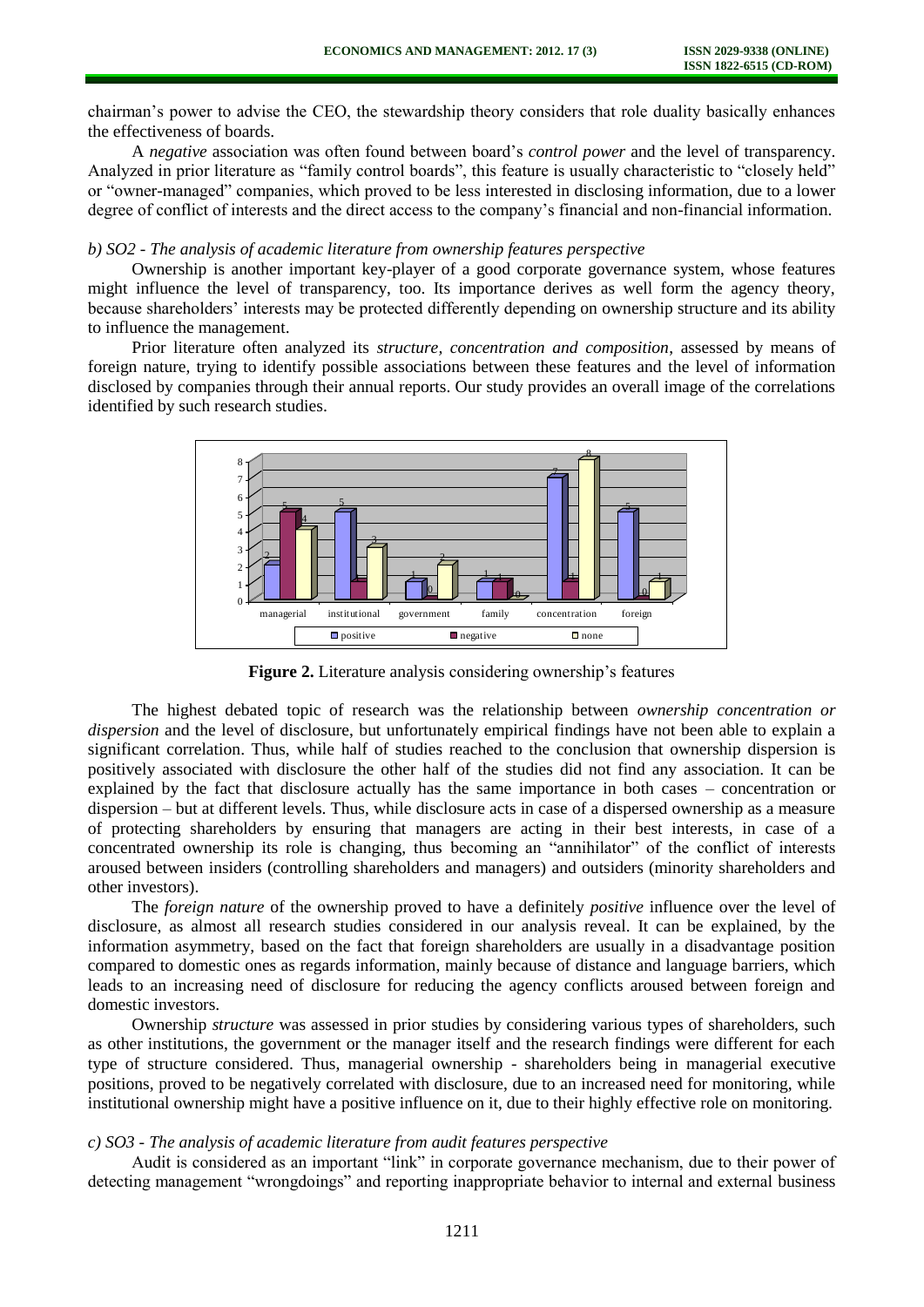stakeholders. Irrespective of owners, directors and executives, which must prove they uphold the company's mission and values in their actions, thereby rewarding shareholders with [financial](http://www.ehow.com/facts_7241360_role-auditors-corporate-governance.html) returns, audit often focus on transparency and accountability of a company, thus having a high impact on the level of disclosure, too.

Consequently, many prior research papers have analyzed possible associations between audit and the level of disclosure provided by companies through their annual reports, mainly focusing on two issues: *audit committee* and *external auditor.* 



**Figure 3.** Literature analysis considering audit's features

*The audit committee* plays a primary role in the corporate governance mechanism being charged to assist the board on its oversight responsibilities in the areas of external and internal auditing, as well as in risk management and internal control. Due to its supervisory role, its presence in the corporate governance structure of a company is appreciated as beneficial for reducing information asymmetry and managerial opportunism, and consequently for improving disclosure quality. These expectations have been confirmed by empirical findings in most papers that have analyzed the correlations between the audit committee and the level of information disclosed by companies. Thus, a *positive* association has often been found, as the results of our analysis reveal, among the factors considered for assessing the audit committee the most often used being the size of the committee and the frequency of its meetings, but also various features of its members, like their independence or their expertise.

*External auditor* is the other issue from the audit area that was often considered for explaining the level of information disclosed. Usually it has been assessed through its size, the "Big Four" group of auditors being recognized as providing high quality services. The main reason why researchers used this issue in relation with transparency is based on the external auditors' role in the corporate governance system of enhancing the credibility of financial information through transparent financial reporting. Even if it was expected for a "Big Four" external auditor to have positive influence on corporate governance disclosure, prior research findings reached to a surprisingly different conclusion, most studies have not identified any association.

#### **Conclusions and limitations**

Even if we do not talk about "corporate governance disclosure" concept for a very long time, interests of various stakeholders of a company existed all the time. The cooperation of these interests had been gradually leading to the concept of corporate governance, which has always been a subject of controversy. Considering the aspects presented above, "corporate governance disclosure" has always been an important research area, too. The increasingly concern of international researchers on it is our main reason of developing an analysis aimed to provide an image of academic literature's interest on this concept and its evolution on time. Moreover, the purpose of our paper, as well as the criteria used in the analyzing methodology give originality to the research done, offering by thus new opportunities for future research.

Unlike previous research studies which were focused on a specific aspect of corporate governance disclosure such as analyzing the relationship between monitoring and disclosure and their related costs, the main factors affecting managers' decisions to voluntarily disclose information and its major consequences, our paper provides a different approach, by analyzing the trend of academic research.

The results of our study reveal a significant "enrichment" of corporate governance disclosure related literature, due to a continuously increasing interest on this topic mainly because of the latest financial scandals that led to the collapse of many international recognized companies, corporate governance failures being often considered as their major cause. From the research methodology perspective, the majority of